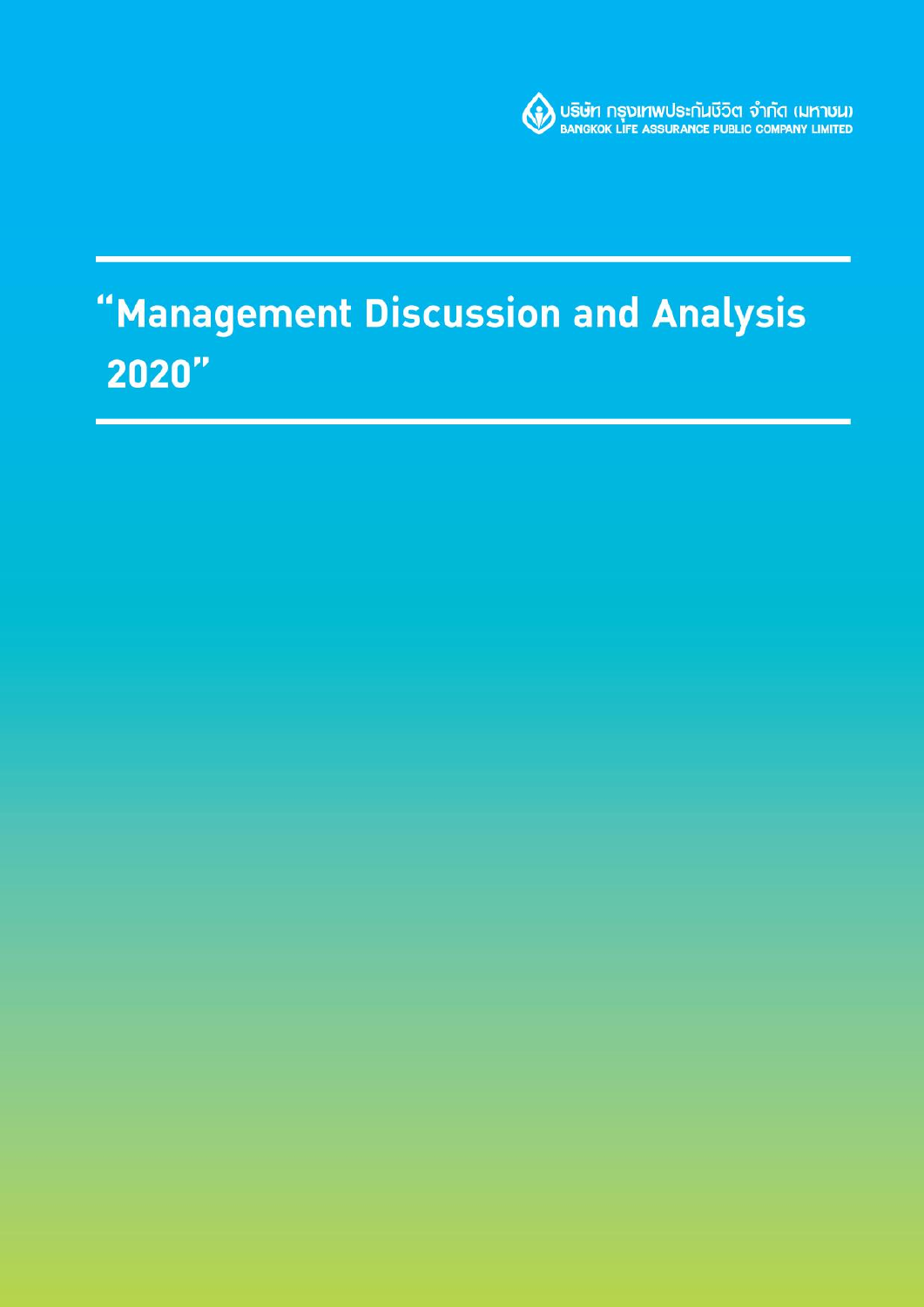## **Executive Summary**

|                                        |                |                |               |                |               |        |                          | Baht, million |
|----------------------------------------|----------------|----------------|---------------|----------------|---------------|--------|--------------------------|---------------|
| <b>OPERATING RESULTS</b>               | <b>Quarter</b> | <b>Quarter</b> | <b>Change</b> | <b>Quarter</b> | <b>Change</b> | 2020   | 2019                     | <b>Change</b> |
|                                        | 4/20           | 4/19           | YoY%          | 3/20           | QoQ%          |        |                          | YoY%          |
| <b>Revenues</b>                        |                |                |               |                |               |        |                          |               |
| Net premiums written <sup>(1)</sup>    | 7,765          | 7,968          | $-2.5$        | 9,743          | $-20.3$       | 33,396 | 34,308                   | $-2.7$        |
| First Year Premium                     | 1,194          | 1,528          | $-21.9$       | 3,005          | $-60.3$       | 6,550  | 6,198                    | 5.7           |
| Bancassurance                          | 482            | 879            | $-45.2$       | 2,597          | $-81.4$       | 4,228  | 3,735                    | 13.2          |
| Agent Channel                          | 498            | 467            | 6.6           | 360            | 38.3          | 1,699  | 1,923                    | $-11.6$       |
| Renewal Premium                        | 6,851          | 6,682          | 2.5           | 6,798          | 0.8           | 28,195 | 29,495                   | $-4.4$        |
| Total Investment Income <sup>(2)</sup> | 2,839          | 3,263          | $-13.0$       | 2,942          | $-3.5$        | 13,622 | 14,053                   | $-3.1$        |
| <b>Total Revenues</b>                  | 10,407         | 11,284         | $-7.8$        | 12,824         | $-18.9$       | 47,337 | 48,902                   | $-3.2$        |
| <b>Expenses</b>                        |                |                |               |                |               |        |                          |               |
| Underwriting expenses                  | 9,706          | 10,087         | $-3.8$        | 11,775         | $-17.6$       | 43,703 | 41,960                   | 4.2           |
| Operating expenses                     | 379            | 408            | $-6.9$        | 405            | $-6.3$        | 1,534  | 1,636                    | $-6.3$        |
| <b>Expected Credit Loss</b>            | 128            | ٠              | 0.0           | (9)            | $-1,568.6$    | 339    | $\overline{\phantom{a}}$ | 0.0           |
| <b>Total Expenses</b>                  | 10,213         | 10,494         | $-2.7$        | 12,171         | $-16.1$       | 45,576 | 43,596                   | 4.5           |
| <b>Earning before tax</b>              | 194            | 789            | $-75.4$       | 653            | $-70.3$       | 1,761  | 5,306                    | $-66.8$       |
| <b>Net profit</b>                      | 164            | 653            | $-75.0$       | 583            | $-72.0$       | 1,608  | 4,384                    | $-63.3$       |
| Net profit (Excluded LAT Reserve)      | 164            | 653            | $-75.0$       | 583            | $-72.0$       | 1,608  | 4,384                    | $-63.3$       |
| Earnings per share (EPS)               | 0.09           | 0.38           | $-75.2$       | 0.34           | $-72.2$       | 0.94   | 2.57                     | $-63.3$       |
| <b>Return on investment (ROI)</b>      | 3.45%          | 4.05%          | $-0.6%$       | 3.54%          | $-0.1%$       | 4.14%  | 4.43%                    | $-0.3%$       |
| Capital Adequacy Ratio (CAR)           | 274%           | 314%           | $-40%$        | 263%           | 11%           | 274%   | 314%                     | $-40%$        |

 $<sup>(1)</sup>$  Net premiums written = first year premiums + renewal year premiums - premiums ceded + unearned premium reserves</sup>

 $^{\rm 3}$  Total investment income = Net investment income +Gains on investments + Gains on revaluation (Trading securities and Exchange rate)

- In the year 2020, Bangkok Life Assurance PCL. reported a net profit of 1,608 Million Baht, representing an earning per share of 0.94 Baht, a decline of 63% from the same period last year. The decline was mainly due to an increase in Provision for Adverse Deviation (PAD) from 4% to 5% as part of risk management strategy to mitigate the impact from interest rate volatility. As a result, the Company recorded PAD adjustment effect of 2,668 Million Baht in the first quarter of 2020. In addition, the impact from COVID-19 resulted in a decline in investment income through lower interest rate and dividend received.
- In the year of 2020, the Company had a total revenue of 47,337 Million Baht, a decline of 3% from the same period last year. First Year Premium was 6,550 Million Baht, an increase of 6% YoY driven by growth in bancassurance channel.
- The FYP by distribution channel: bancassurance, agent and other channels accounted for 65%, 26% and 9%, respectively.
- The total investment income in the year of 2020 was 13,622 Million Baht, a decrease of 3% from the same period last year. The return on investment (ROI) was 4.14%.
- Total expense in the year of 2020 amounted to 45,576 Million Baht, an increase of 5% from the same period last year. The key reason was from the adjustment of PAD and expected credit loss.
- The Capital Adequacy Ratio (CAR) at the end of 2020 year was at 274%.
- The Embedded Value and the Value of new business as of 31 December 2020 was 67,502 million Baht, equal to 39.5 baht per share, a decrease of 5% from 2019, which is a result of a decline in bond yield resulting in the fair value of liabilities increasing more than the fair value of asset. The Value to new business was 1,151 million Baht, which was equal to 0.7 baht per share, an increase of 227% from 2019 driven by the change in composition of product mix towards protection and participatory insurance plan.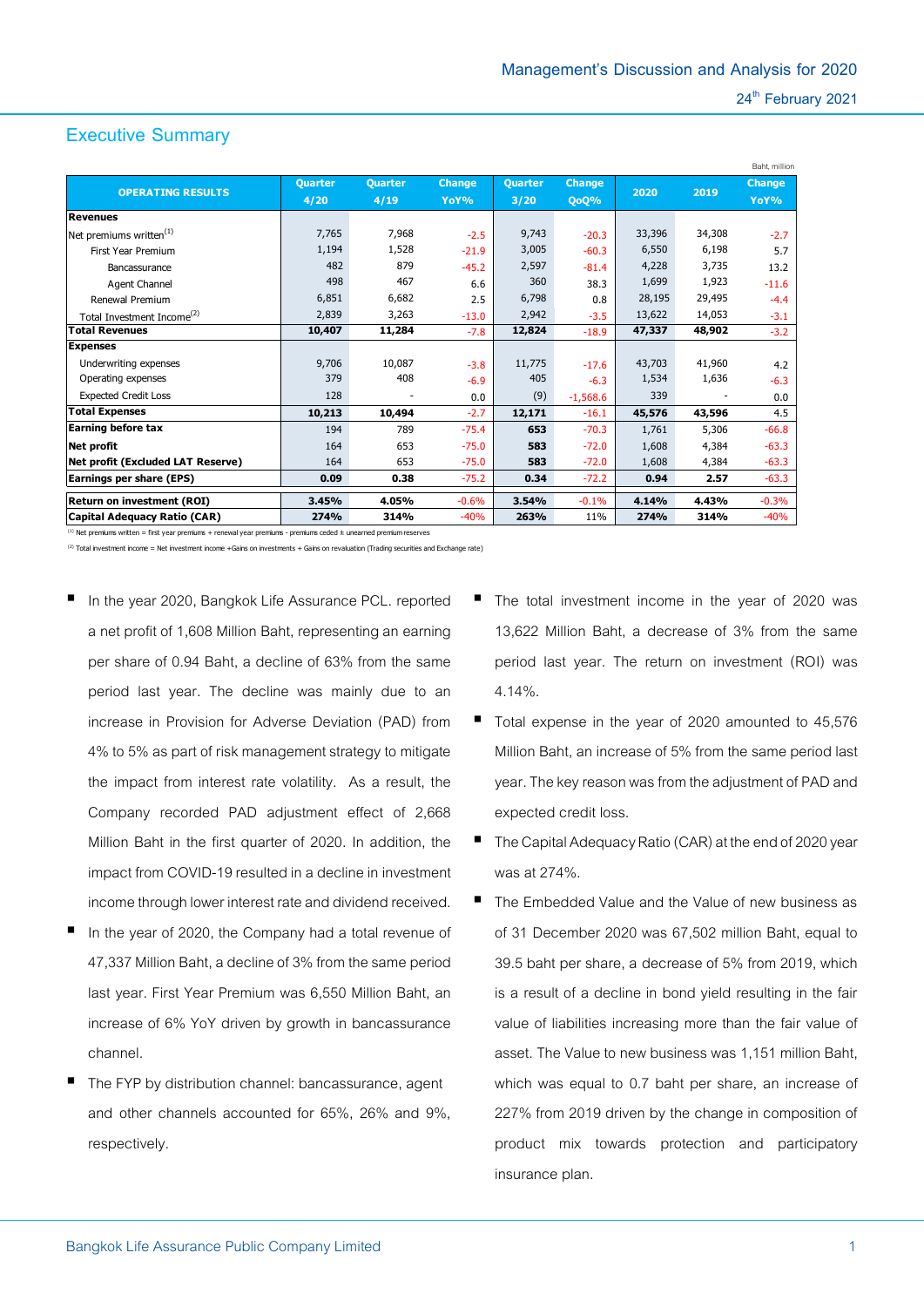#### **Performance Overview**

## **Total Premium**

In the year of 2020, the Company's total premium amounted to 34,745 million Baht, a decline of 3% from the same period last year. Regarding the total premium by distribution channels: bancassurance, agent and other channels accounted for 55%, 39% and 6%, respectively.

## **First Year Premium**

In the fourth quarter of 2020, the Company's FYP was 1,194 million Baht, a decline of 22% from the same period last year mainly because of a 45% decline in the premium of Bancassurance channel as the focus was on selling strategic product in 3Q20 per planned. Meanwhile, Agent channel experienced an increase of 7% YoY while other channel saw 18% YoY FYP growth.

In the year of 2020, the Company had an FYP of 6,550 million Baht, an increase of 6% from last year which is a good growth compared to the Industry which saw FYP declined by 11% YoY. The Company's outperformance was mainly from an increase in premium from bancassurance channel in which the strategic product launched in 3Q20 contributed to the success. As a result, Bancassurance channel showed a 13% YoY increase in FYP. Agent FYP declined 12% from the previous year from a change of product sold and the impact from Covid-19. Other channel showed a 15% increase YoY from the increase across Group, Online and Direct marketing channel.

### **Renewal Premium**

In the year of 2020, the Company had a renewal premium of 28,195 million Baht, a decline of 4% from the same period last year due to matured products of Bancassurance and agent channel this year.









#### **Figure 3: Renewal Premium by channels (Baht: million)**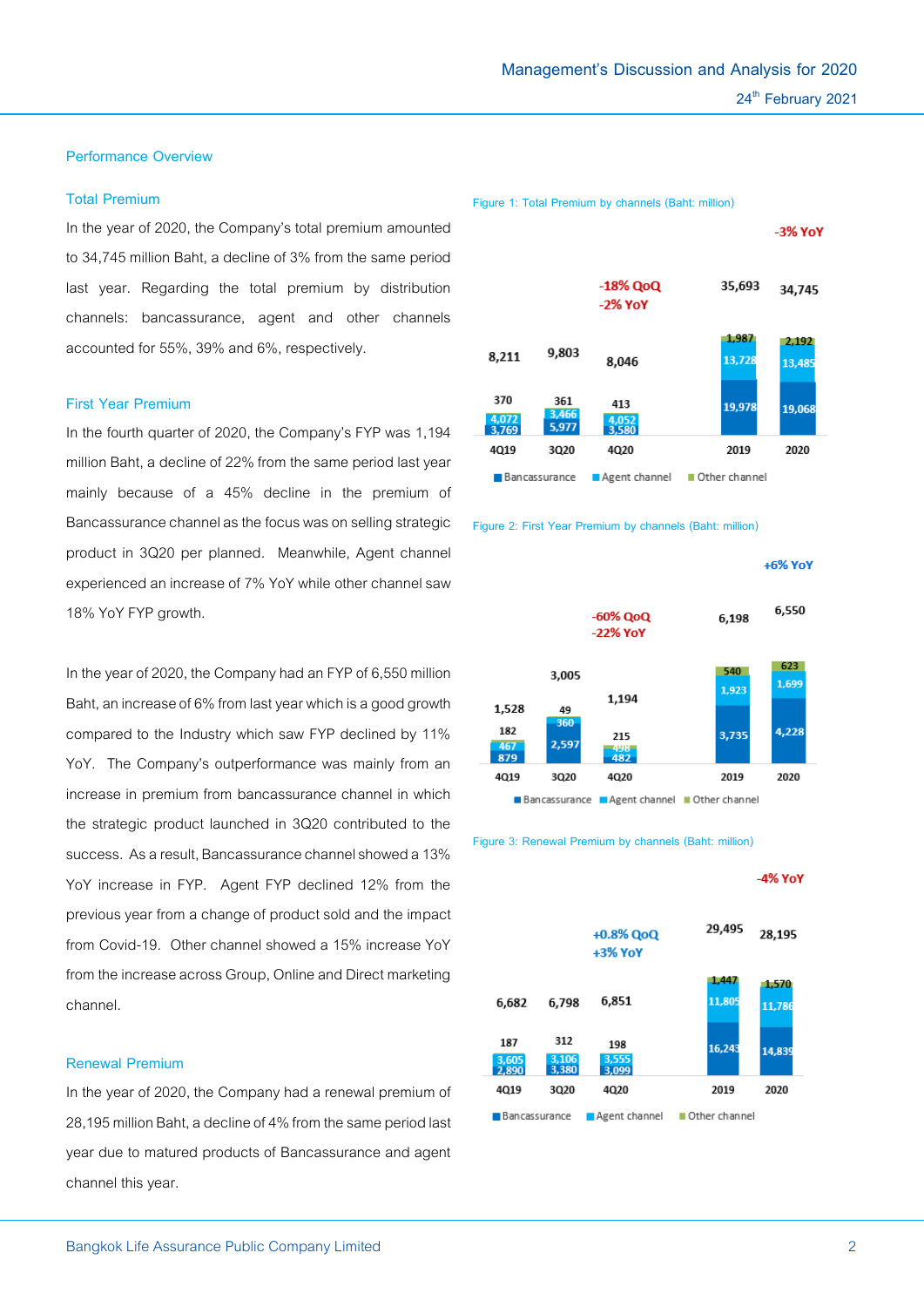#### **Investment Asset and Investment Return**

In the year of 2020, the Company's total investment asset was 329,279 million Baht, an increase of 5,492 million Baht from the end of 2019. The Company's investment portion of fixed income increased from 80.9% in the previous year to 83.5% this year. Meanwhile, investment in equity declined slightly to 8.5% while investment in REIT declined to 4.9%.

In the fourth quarter of 2020, the Company's investment income  $^{(3)}$  was 2,839 million Baht, a slight decrease of 4% QoQ and 13% YoY. Excluding realized gain, interest and dividend income dropped 8% QoQ and 7% YoY.

In the year of 2020, the return on investment (ROI) equals to 4.14%, declining from 4.43% in the previous year as a result of a drop in investment yield (including interest and dividend income) from 4.10% in the previous year to 3.83%.

| Table 1: Investment Assets as of year-end 2020 |         |         |         |  |  |  |
|------------------------------------------------|---------|---------|---------|--|--|--|
|                                                | 2019    | 2020    | Change  |  |  |  |
| Short-term investment                          | $4.0\%$ | 3.5%    | $-0.5%$ |  |  |  |
| Bond                                           | 44.0%   | 49.0%   | 5.0%    |  |  |  |
| Debenture & Note                               | 32.9%   | 31.0%   | $-1.9%$ |  |  |  |
| <b>Total fixed income</b>                      | 80.9%   | 83.5%   | 2.6%    |  |  |  |
| Equity                                         | $9.0\%$ | 8.5%    | $-0.6%$ |  |  |  |
| REIT                                           | 6.9%    | 4.9%    | $-2.0%$ |  |  |  |
| Policy Loan                                    | 2.6%    | 2.5%    | $-0.1%$ |  |  |  |
| Secured Loan                                   | 0.5%    | 0.6%    | 0.1%    |  |  |  |
| Total investment asset (Mb)                    | 323,787 | 329,279 | 1.7%    |  |  |  |





Interest Dividend Realized gain





(3) Interest income + Dividend + Profit (Loss) from Investment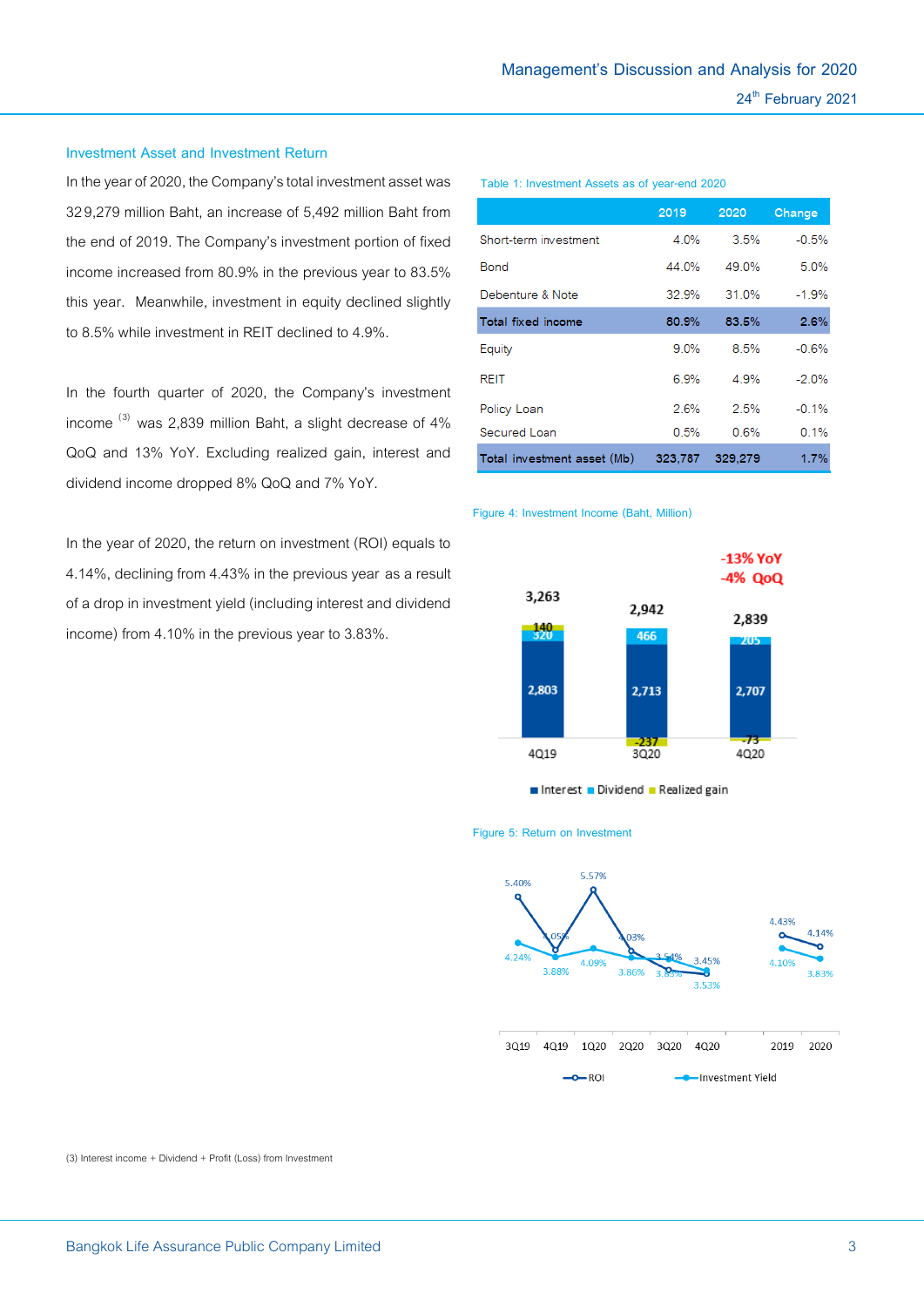#### **Underwriting Expenses and Operating Expenses**

In the year of 2020, the Company underwriting expenses totaled 43,703 Million Baht, an increase of 4% YoY. The increase was mainly from maturity benefit payment with the major component coming from the impact of PAD adjustment from 4% to 5% or 2,668 Million Baht in amount term and an increase in maturity benefit payment.

In the year of 2020, the Company had an operating expense of 1,534 Million Baht, a decrease of 6% from the same period last year because of increasing efficiency.



 $\blacksquare$  Life policy reserves increased (decreased) Gross benefit and claims paid Commissions and brokerages

Other underwriting expenses



#### **Net Profit:**

In the year of 2020, the Company has a net profit of 1,608 Million Baht or Baht 0.94 per share, a decline of 63% from the same period last year. The decline came from PAD adjustment from 4% to 5% amounting to 2,668 Million Baht and the impact from COVID-19 resulting in a decrease investment income.





#### **Capital Adequacy and Risk-Based Capital (RBC)**

At the end of year of 2020, the Company's Capital Adequacy Ratio ("CAR") was at 274%, a decline from 314% at the end of 2019. The decline came from the effect of the fair value of equity investments, which decreased from the effect of the fair value of capital fund from the decrease in interest rate.

## **Embedded Value and the Value of New Business**

The Embedded Value as of 31 December 2020 was 67,502 million Baht, which equals to 39.53 baht per share, a decline of 5% from 2019. The Value of new business was 1,151 million Baht, which equals to 0.67 baht per share, an increase of 227% from 2019 driven by the change in composition of product mix towards protection and participatory insurance plan.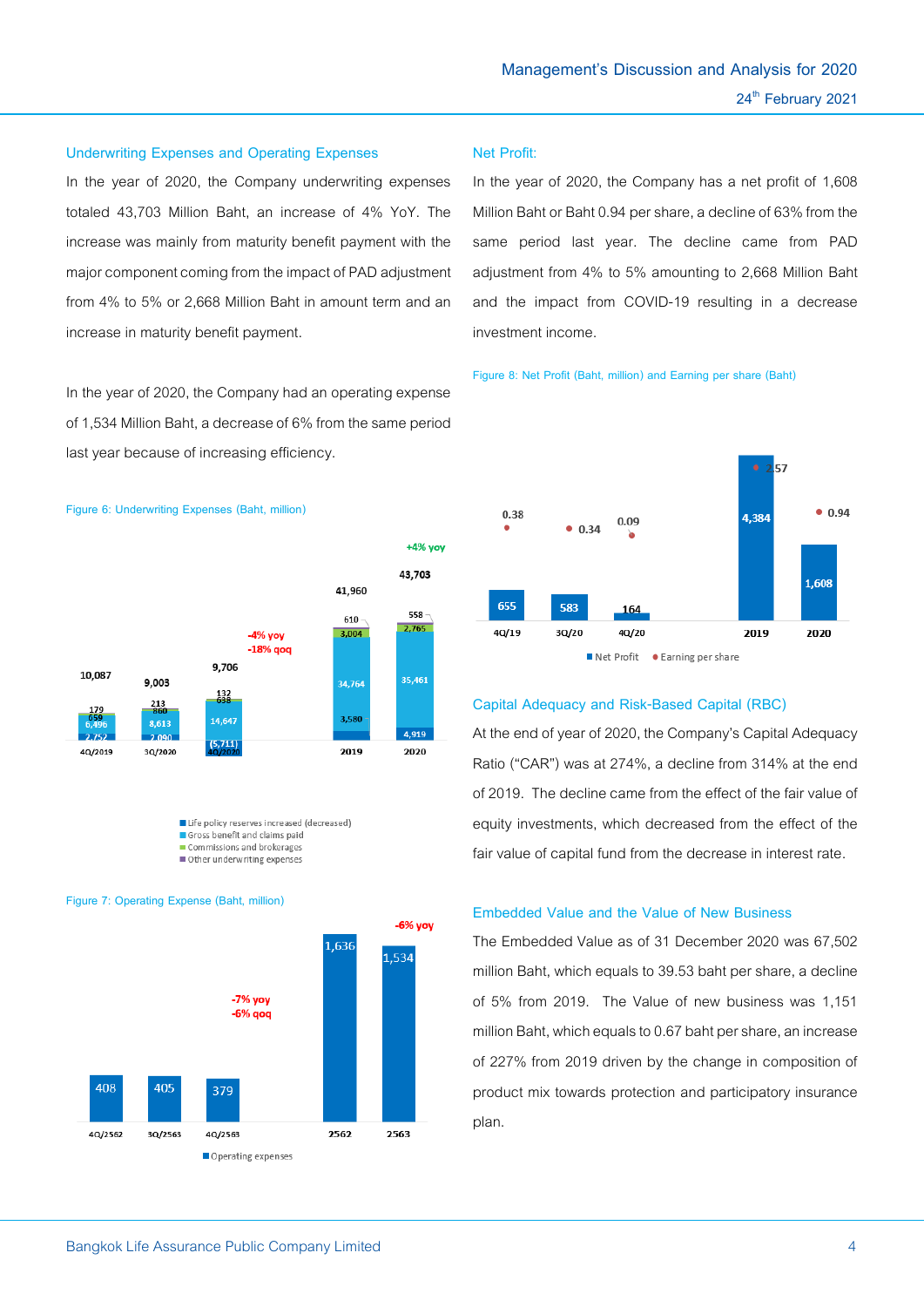#### **Summary of Financial Position as of 31 December 2020**

|                                               | 31 Dec 20    | $\frac{9}{6}$ | 31 Dec 19 | $\frac{9}{0}$ | <b>Change</b> | $\frac{9}{6}$ |
|-----------------------------------------------|--------------|---------------|-----------|---------------|---------------|---------------|
| <b>Assets</b>                                 |              |               |           |               |               |               |
| Cash and cash equivalents                     | 8,072        | 2%            | 13,442    | 4%            | (5,370)       | -40%          |
| Premiums due and uncollected                  | 1,786        | $1\%$         | 1,801     | $1\%$         | (15)          | $-1%$         |
| Accrued investment incomes                    | 1,647        | 0.5%          | 1,684     | $1\%$         | (37)          | $-2%$         |
| Investments <sup><math>(4)</math></sup>       | 322,141      | 95%           | 311,375   | 93%           | 10,766        | 3%            |
| Premises and equipment                        | 2,188        | 0.6%          | 1,426     | 0.4%          | 762           | 53%           |
| Other assets                                  | 3,944        | $1\%$         | 3,953     | $1\%$         | (9)           | 0%            |
| <b>Total Assets</b>                           | 339,778      | 100%          | 333,680   | 100%          | 6,098         | 2%            |
| Liabilities and equity                        |              |               |           |               |               |               |
| Life policy reserves                          | 282,407      | 83%           | 277,489   | 83%           | 4,919         | 2%            |
| Other insurance contract liabilities          | 8,921        | 3%            | 9,153     | 3%            | (232)         | $-3%$         |
| Other liabilities                             | 2,351        | $1\%$         | 2,778     | $1\%$         | (426)         | $-15%$        |
| <b>Total liabilities</b>                      | 293,680      | 86%           | 289,420   | 87%           | 4,260         | 1%            |
| Retained earnings                             | 31,729       | 9%            | 31,626    | 9%            | 103           | 0.3%          |
| Unrealized gain on investment                 | 9,092        | 3%            | 7,536     | 2%            | 1,557         | 21%           |
| Non-controlling interests of the subsidiaries | $\mathbf{0}$ | 0.0%          | 35        | 0.0%          | (35)          | $-99%$        |
| <b>Total equity</b>                           | 46,098       | 14%           | 44,260    | 13%           | 1,838         | 4%            |
| <b>Total liabilities and equity</b>           | 339,778      | 100%          | 333,680   | 100%          | 6,098         | 2%            |
| <b>Book value/Share</b>                       | 27.00        |               | 25.92     |               |               |               |

**(4) Excluded short-term investment which was included in Cash and cash equivalents item**

#### **Assets**

Total assets as of 31 December 2020 increased from 31 December 2019 by 2% or 6,098 Million Baht. The majority of the company's assets was investment asset, which accounted for 95% of total assets and accounted for 117% of life reserve policy.

#### **Liabilities and Equity**

Total liabilities as of 31 December 2020 increased 1% from 31 December 2019. The increase mostly came from the increase in life policy reserves.

The total equity as of 31 December 2020 was 46,098 Million Baht, an increase of 1,838 Million Baht or 4% from 31 December 2019. The increase came from the adoption of accounting guidelines for financial instruments which added 763 Million Baht, Dividend paid 547 Million Baht as well as net profit of 1,608 Million Baht which more than offset unrealized loss from financial instruments of 49 Million Baht and Change in equity from sale of a subsidiary of 35 Million Baht. Book value per share (BV/share) was at 27 Baht per share.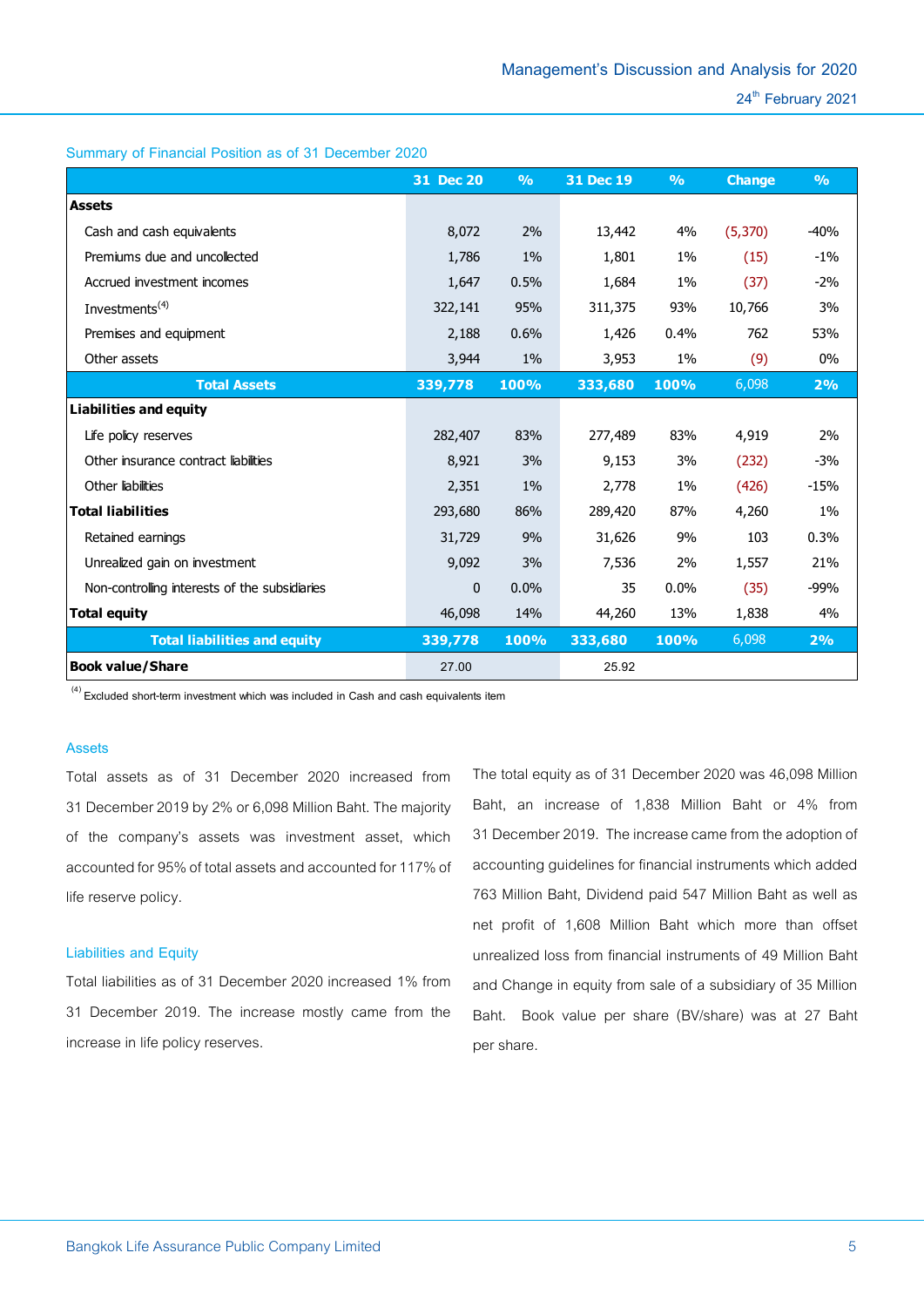## **Financial Ratios**

| <b>Financial ratio</b>                  | Quarter  |        | Year    |         |
|-----------------------------------------|----------|--------|---------|---------|
|                                         | 4/2020   | 4/2019 | 2020    | 2019    |
| NI / Total income                       | 1.6%     | 5.8%   | 3.4%    | $9.0\%$ |
| NI / Net premium                        | 2.1%     | 8.2%   | 4.8%    | 12.8%   |
| Life policy reserve / Net premium       | $-73.2%$ | 34.7%  | 14.7%   | 10.4%   |
| Underwriting expenses / Net premium     | 93.3%    | 127.1% | 92.3%   | 122.2%  |
| Operating expenses / Net premium        | 4.9%     | 5.1%   | 4.6%    | 4.8%    |
| Investment assets / Total asset         | 97.0%    | 96.5%  | 96.8%   | 95.0%   |
| Investment assets / Life policy reserve | 116.7%   | 116.0% | 116.7%  | 116.0%  |
| NI / Average investment assets          | 3.4%     | 4.1%   | 4.1%    | 4.4%    |
| NI / Average equity                     | 1.5%     | 5.8%   | $3.6\%$ | 10.6%   |
| NI / Average assets                     | 0.2%     | 0.8%   | 0.5%    | 1.3%    |
| CAR ratio                               | 274%     | 314%   | 274%    | 314%    |